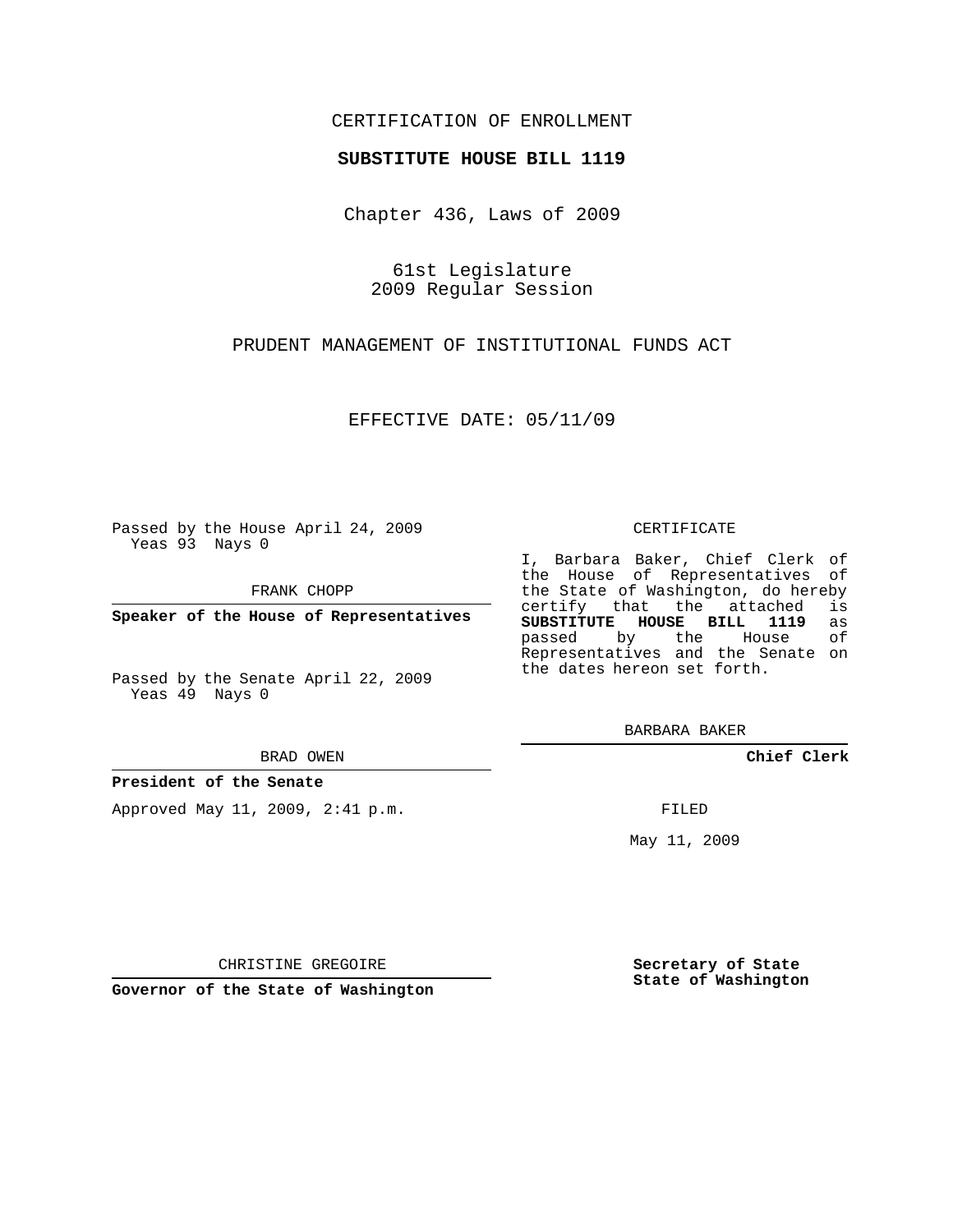# **SUBSTITUTE HOUSE BILL 1119** \_\_\_\_\_\_\_\_\_\_\_\_\_\_\_\_\_\_\_\_\_\_\_\_\_\_\_\_\_\_\_\_\_\_\_\_\_\_\_\_\_\_\_\_\_

\_\_\_\_\_\_\_\_\_\_\_\_\_\_\_\_\_\_\_\_\_\_\_\_\_\_\_\_\_\_\_\_\_\_\_\_\_\_\_\_\_\_\_\_\_

### AS AMENDED BY THE SENATE

Passed Legislature - 2009 Regular Session

## **State of Washington 61st Legislature 2009 Regular Session**

**By** House Judiciary (originally sponsored by Representatives Pedersen, Rodne, Goodman, and Kelley; by request of Legislation Commission)

READ FIRST TIME 01/26/09.

 AN ACT Relating to the management of funds held by nonprofit institutions; adding a new chapter to Title 24 RCW; repealing RCW 24.44.010, 24.44.020, 24.44.030, 24.44.040, 24.44.050, 24.44.060, 24.44.070, 24.44.080, 24.44.090, and 24.44.900; providing an effective date; and declaring an emergency.

BE IT ENACTED BY THE LEGISLATURE OF THE STATE OF WASHINGTON:

 NEW SECTION. **Sec. 1.** SHORT TITLE. This act may be known and cited as the uniform prudent management of institutional funds act.

NEW SECTION. **Sec. 2.** DEFINITIONS. In this chapter:

 (1) "Charitable purpose" means the relief of poverty, the advancement of education or religion, the promotion of health, the promotion of a governmental purpose, or any other purpose the achievement of which is beneficial to the community.

 (2) "Endowment fund" means an institutional fund or part thereof that, under the terms of a gift instrument, is not wholly expendable by the institution on a current basis. "Endowment fund" does not include assets that an institution designates as an endowment fund for its own use.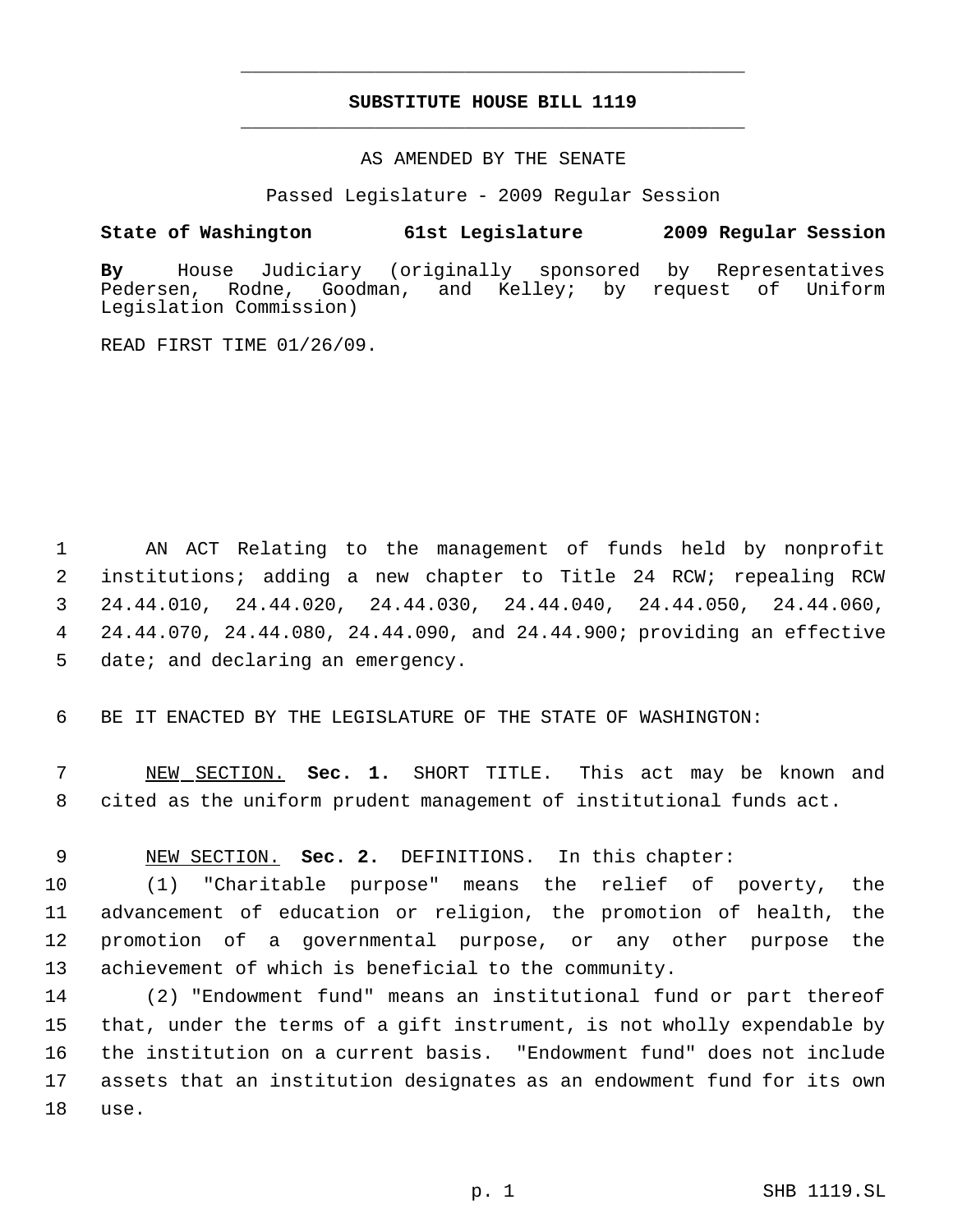(3) "Gift instrument" means a record or records, including an institutional solicitation, under which property is granted to, transferred to, or held by an institution as an institutional fund.

(4) "Institution" means:

 (a) A person, other than an individual, organized and operated exclusively for charitable purposes;

 (b) A government or governmental subdivision, agency, or instrumentality, to the extent that it holds funds exclusively for a charitable purpose; or

 (c) A trust that had both charitable and noncharitable interests, after all noncharitable interests have terminated.

 (5) "Institutional fund" means a fund held by an institution exclusively for charitable purposes. "Institutional fund" does not include:

(a) Program-related assets;

 (b) A fund held for an institution by a trustee that is not an institution; or

 (c) A fund in which a beneficiary that is not an institution has an interest, other than an interest that could arise upon violation or failure of the purposes of the fund.

 (6) "Person" means an individual, corporation, business trust, estate, trust, partnership, limited liability company, association, joint venture, public corporation, government or governmental subdivision, agency, or instrumentality, or any other legal or commercial entity.

 (7) "Program-related asset" means an asset held by an institution primarily to accomplish a charitable purpose of the institution and not primarily for investment.

 (8) "Record" means information that is inscribed on a tangible medium or that is stored in an electronic or other medium and is retrievable in perceivable form.

 NEW SECTION. **Sec. 3.** STANDARD OF CONDUCT IN MANAGING AND INVESTING INSTITUTIONAL FUND. (1) Subject to the intent of a donor expressed in a gift instrument, an institution, in managing and investing an institutional fund, shall consider the charitable purposes of the institution and the purposes of the institutional fund.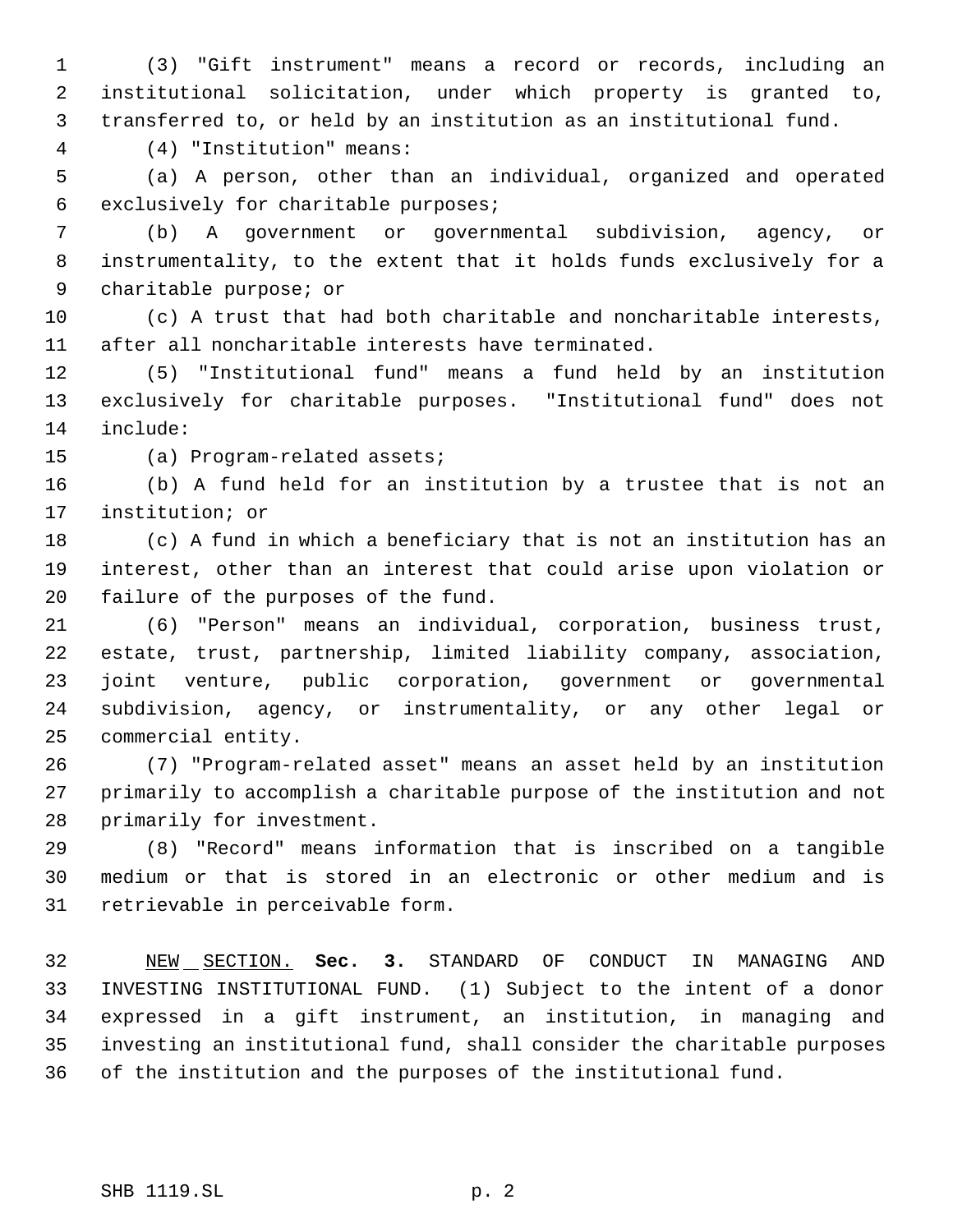(2) In addition to complying with the duty of loyalty imposed by law other than this chapter, each person responsible for managing and investing an institutional fund shall manage and invest the fund in good faith and with the care an ordinarily prudent person in a like position would exercise under similar circumstances.

 (3) In managing and investing an institutional fund, an institution:

 (a) May incur only costs that are appropriate and reasonable in relation to the assets, the purposes of the institution, and the skills available to the institution; and

 (b) Shall make a reasonable effort to verify facts relevant to the management and investment of the fund.

 (4) An institution may pool two or more institutional funds for purposes of management and investment.

 (5) Except as otherwise provided by a gift instrument, the following rules apply:

 (a) In managing and investing an institutional fund, the following factors, if relevant, must be considered:

(i) General economic conditions;

(ii) The possible effect of inflation or deflation;

 (iii) The expected tax consequences, if any, of investment decisions or strategies;

 (iv) The role that each investment or course of action plays within 24 the overall investment portfolio of the fund;

 (v) The expected total return from income and the appreciation of investments;

(vi) Other resources of the institution;

 (vii) The needs of the institution and the institutional fund to make distributions and to preserve capital; and

 (viii) An asset's special relationship or special value, if any, to the charitable purposes of the institution.

 (b) Management and investment decisions about an individual asset must be made not in isolation but rather in the context of the institutional fund's portfolio of investments as a whole and as a part of an overall investment strategy having risk and return objectives reasonably suited to the institutional fund and to the institution.

(c) Except as otherwise provided by law, an institution may invest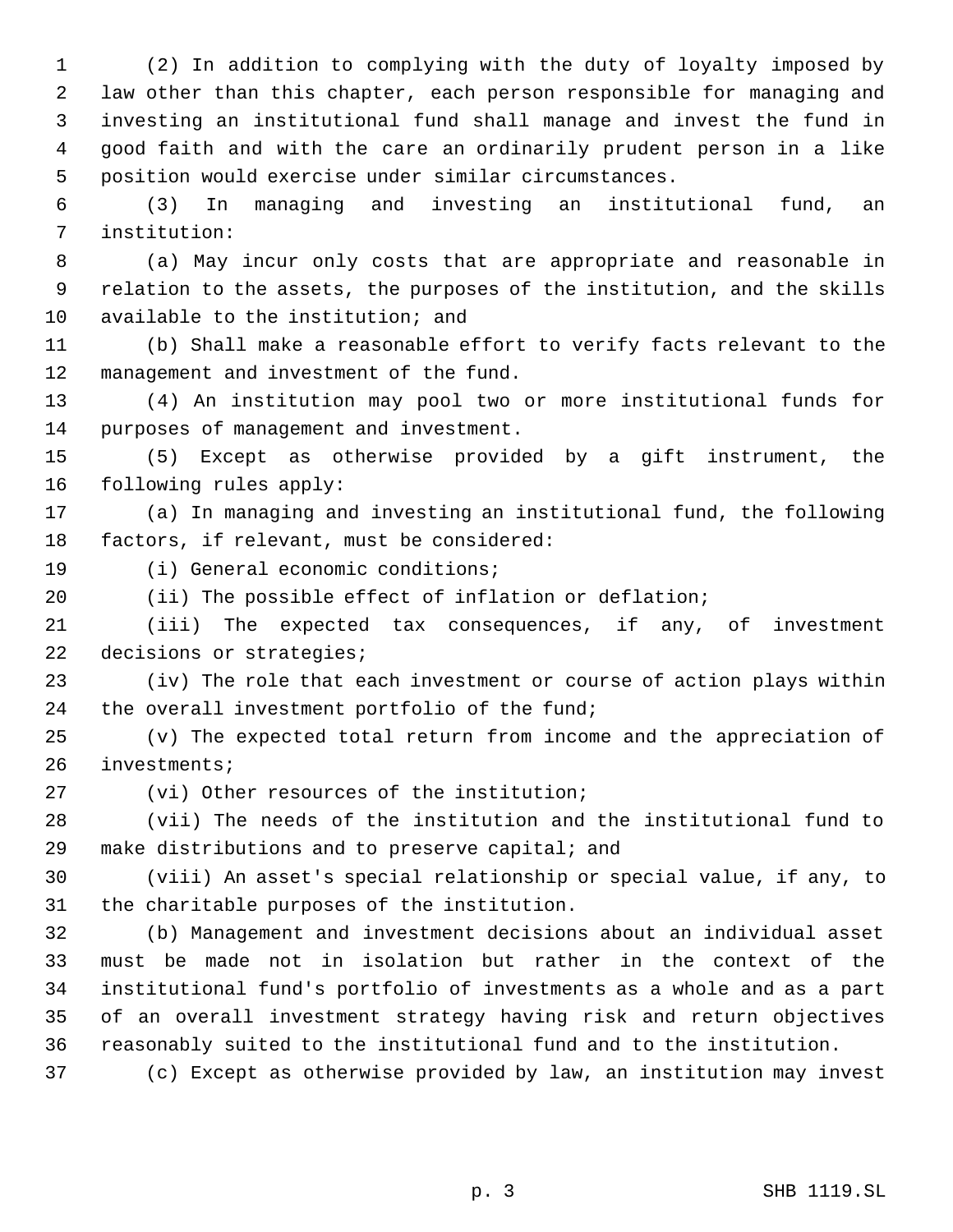in any kind of property or type of investment consistent with this section.

 (d) An institution shall diversify the investments of an institutional fund unless the institution reasonably determines that, because of special circumstances, the purposes of the fund are better served without diversification.

 (e) Within a reasonable time after receiving property, an institution shall make and carry out decisions concerning the retention or disposition of the property or to rebalance a portfolio, in order to bring the institutional fund into compliance with the purposes, terms, and distribution requirements of the institution as necessary to meet other circumstances of the institution and the requirements of this chapter.

 (f) A person that has special skills or expertise, or is selected in reliance upon the person's representation that the person has special skills or expertise, has a duty to use those skills or that expertise in managing and investing institutional funds.

 NEW SECTION. **Sec. 4.** APPROPRIATION FOR EXPENDITURE OR ACCUMULATION OF ENDOWMENT FUND--RULES OF CONSTRUCTION. (1) Subject to the intent of a donor expressed in the gift instrument, an institution may appropriate for expenditure or accumulate so much of an endowment fund as the institution determines is prudent for the uses, benefits, purposes, and duration for which the endowment fund is established. Unless stated otherwise in the gift instrument, the assets in an endowment fund are donor-restricted assets until appropriated for expenditure by the institution. In making a determination to appropriate or accumulate, the institution shall act in good faith, with the care that an ordinarily prudent person in a like position would exercise under similar circumstances, and shall consider, if relevant, the following factors:

(a) The duration and preservation of the endowment fund;

(b) The purposes of the institution and the endowment fund;

(c) General economic conditions;

(d) The possible effect of inflation or deflation;

 (e) The expected total return from income and the appreciation of investments;

(f) Other resources of the institution; and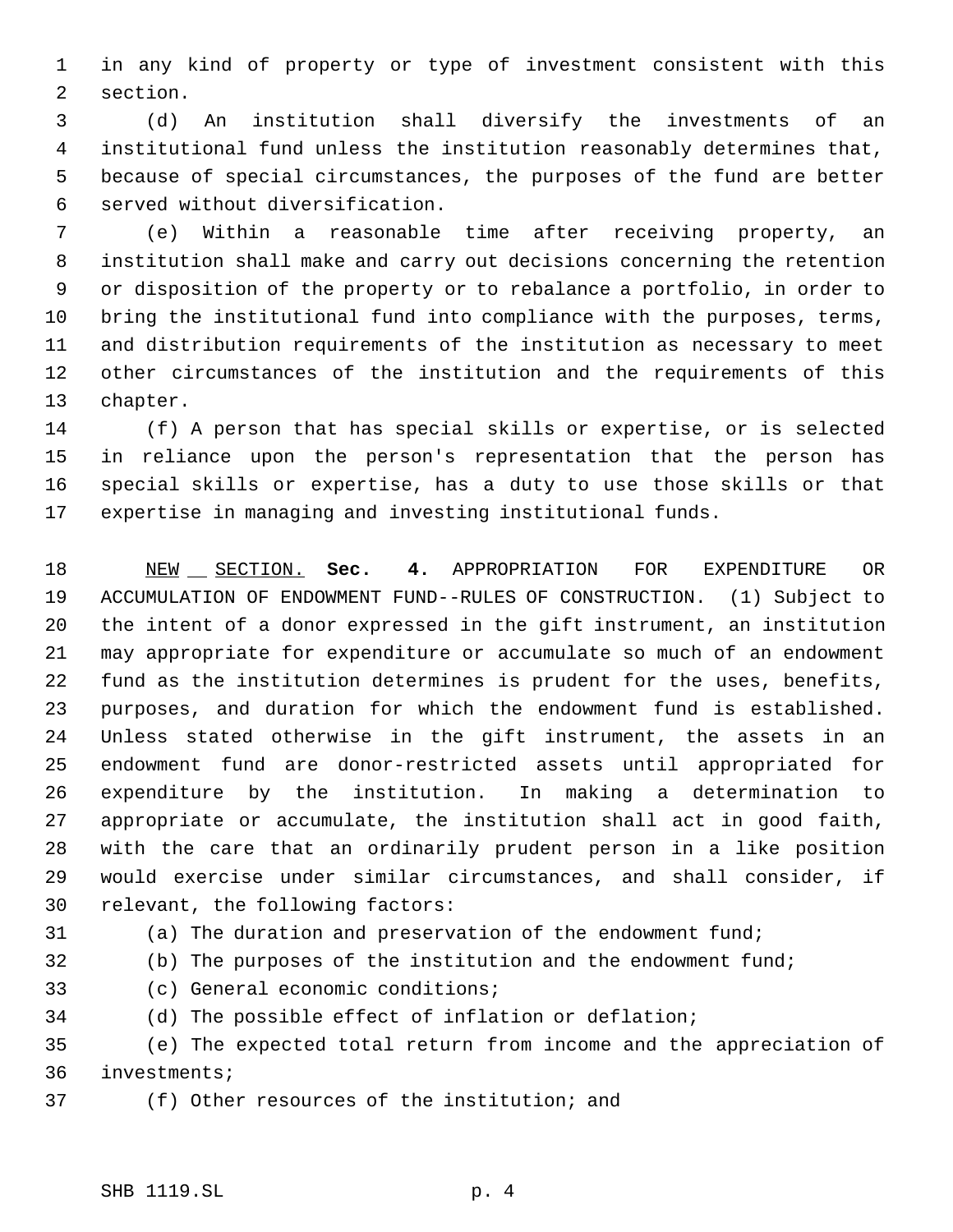(g) The investment policy of the institution.

 (2) To limit the authority to appropriate for expenditure or accumulate under subsection (1) of this section, a gift instrument must specifically state the limitation.

 (3) Terms in a gift instrument designating a gift as an endowment, or a direction or authorization in the gift instrument to use only "income," "interest," "dividends," or "rents, issues, or profits," or "to preserve the principal intact," or words of similar import:

 (a) Create an endowment fund of permanent duration unless other language in the gift instrument limits the duration or purpose of the fund; and

 (b) Do not otherwise limit the authority to appropriate for expenditure or accumulate under subsection (1) of this section.

 NEW SECTION. **Sec. 5.** DELEGATION OF MANAGEMENT AND INVESTMENT FUNCTIONS. (1) Subject to any specific limitation set forth in a gift instrument or in law other than this chapter, an institution may delegate to an external agent the management and investment of an institutional fund to the extent that an institution could prudently delegate under the circumstances. An institution shall act in good faith, with the care that an ordinarily prudent person in a like position would exercise under similar circumstances, in:

(a) Selecting an agent;

 (b) Establishing the scope and terms of the delegation, consistent with the purposes of the institution and the institutional fund; and

 (c) Periodically reviewing the agent's actions in order to monitor the agent's performance and compliance with the scope and terms of the delegation.

 (2) In performing a delegated function, an agent owes a duty to the institution to exercise reasonable care to comply with the scope and terms of the delegation.

 (3) An institution that complies with subsection (1) of this section is not liable for the decisions or actions of an agent to which the function was delegated.

 (4) By accepting delegation of a management or investment function from an institution that is subject to the laws of this state, an agent submits to the jurisdiction of the courts of this state in all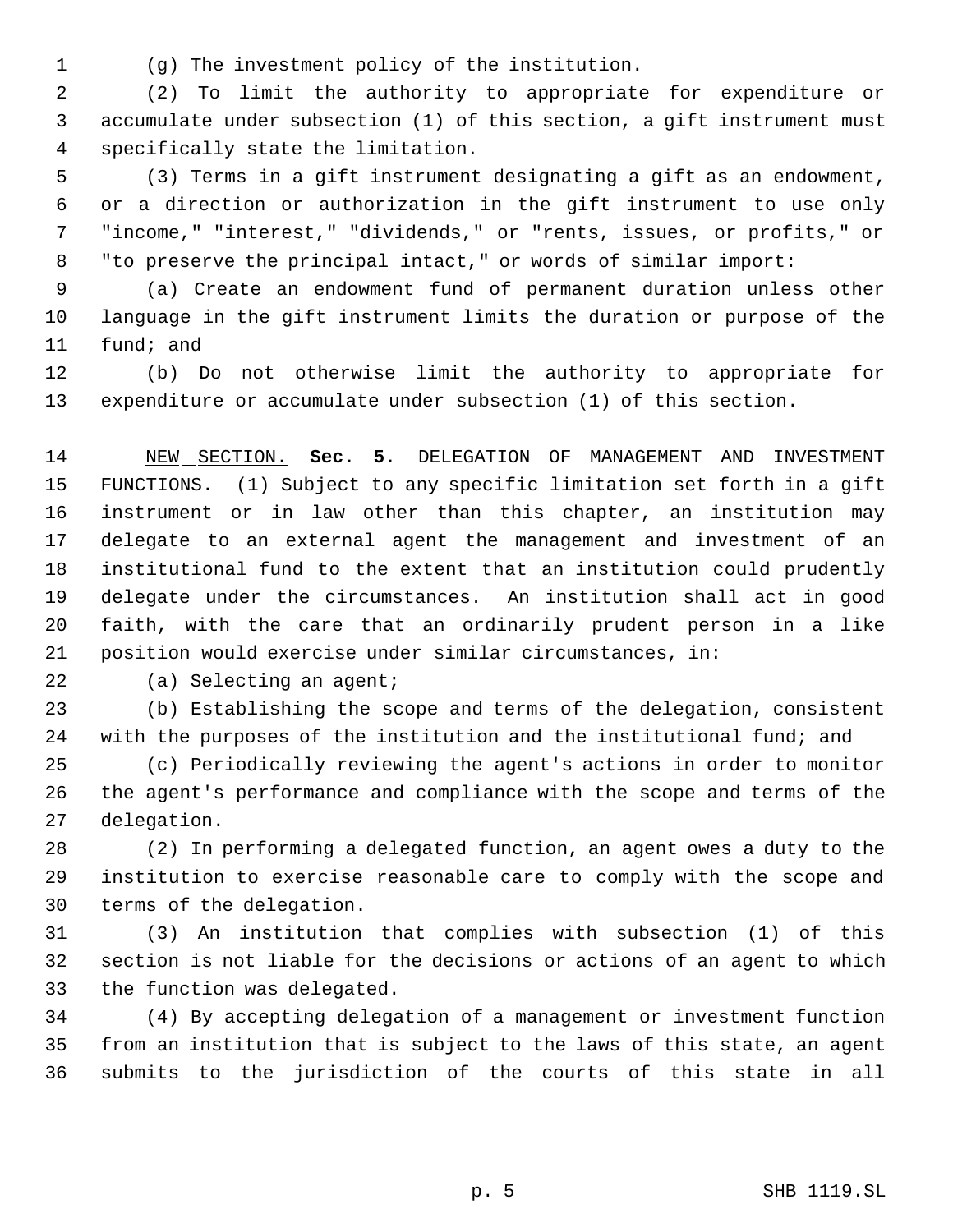proceedings arising from or related to the delegation or the performance of the delegated function.

 (5) An institution may delegate management and investment functions to its committees, officers, or employees as authorized by law.

 NEW SECTION. **Sec. 6.** RELEASE OR MODIFICATION OF RESTRICTIONS ON MANAGEMENT, INVESTMENT, OR PURPOSE. (1) If the donor consents in a record, an institution may release or modify, in whole or in part, a restriction contained in a gift instrument on the management, investment, or purpose of an institutional fund. A release or modification may not allow a fund to be used for a purpose other than a charitable purpose of the institution.

 (2) The court, upon application of an institution, may modify a restriction contained in a gift instrument regarding the management or investment of an institutional fund if the restriction has become impracticable or wasteful, if it impairs the management or investment of the fund, or if, because of circumstances not anticipated by the donor, a modification of a restriction will further the purposes of the fund. The institution shall notify the attorney general of the application, and the attorney general must be given an opportunity to be heard. To the extent practicable, any modification must be made in accordance with the donor's probable intention.

 (3) If a particular charitable purpose or a restriction contained in a gift instrument on the use of an institutional fund becomes unlawful, impracticable, impossible to achieve, or wasteful, the court, upon application of an institution, may modify the purpose of the fund or the restriction on the use of the fund in a manner consistent with the charitable purposes expressed in the gift instrument. The institution shall notify the attorney general of the application, and the attorney general must be given an opportunity to be heard.

 (4) If an institution determines that a restriction contained in a gift instrument on the management, investment, or purpose of an institutional fund is unlawful, impracticable, impossible to achieve, or wasteful, the institution, sixty days after notification to the attorney general, may release or modify the restriction, in whole or part, if:

 (a) The institutional fund subject to the restriction has a total value of less than seventy-five thousand dollars. On the first day of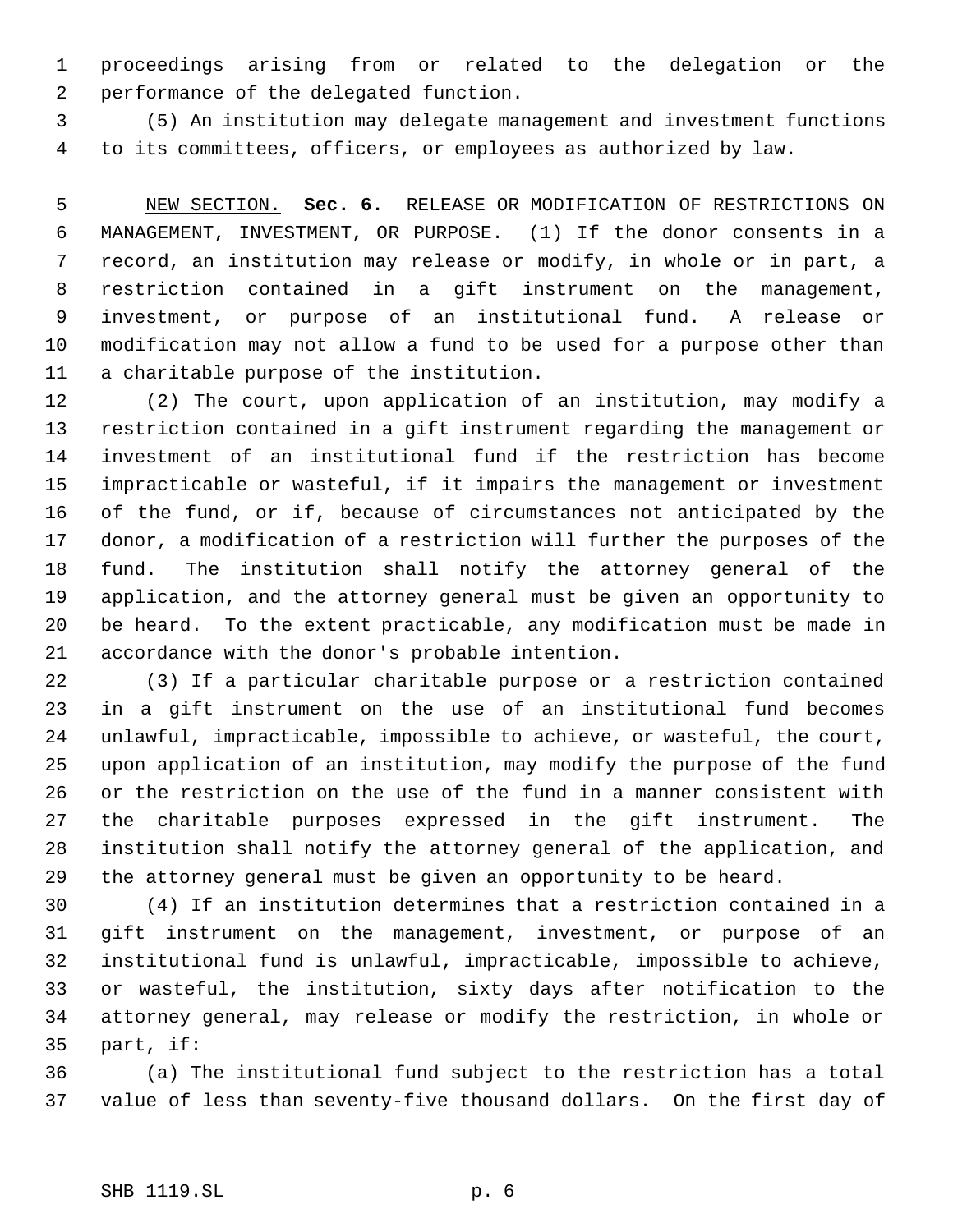July of each year, beginning on July 1, 2011, the dollar limit provided in this subsection (4)(a) shall increase by an amount of two thousand five hundred dollars;

 (b) More than twenty years have elapsed since the fund was established; and

 (c) The institution uses the property in a manner consistent with the charitable purposes expressed in the gift instrument.

 NEW SECTION. **Sec. 7.** REVIEWING COMPLIANCE. Compliance with this chapter is determined in light of the facts and circumstances existing at the time a decision is made or action is taken, and not by hindsight.

 NEW SECTION. **Sec. 8.** APPLICATION TO EXISTING INSTITUTIONAL FUNDS. (1) Before July 1, 2009, this chapter applies to an institutional fund existing on the effective date of this act only if the institution's governing body elects to apply this chapter to the institutional fund before July 1, 2009.

 (2) On and after July 1, 2009, this chapter applies to all institutional funds.

 (3) As applied to institutional funds existing on the effective date of this act, this chapter governs only decisions made or actions taken on or after July 1, 2009, except that in the case of an institution that makes the election under subsection (1) of this section this chapter governs decisions made or actions taken on or after the date the institution elects to be covered by this chapter.

 NEW SECTION. **Sec. 9.** RELATION TO ELECTRONIC SIGNATURES IN GLOBAL AND NATIONAL COMMERCE ACT. This chapter modifies, limits, and supersedes the electronic signatures in global and national commerce act (15 U.S.C. Sec. 7001 et seq.), but does not modify, limit, or supersede 15 U.S.C. Sec. 7001(a), or authorize electronic delivery of any of the notices described in 15 U.S.C. Sec. 7003(b).

 NEW SECTION. **Sec. 10.** UNIFORMITY OF APPLICATION AND CONSTRUCTION. In applying and construing this uniform act, consideration must be given to the need to promote uniformity of the law with respect to its subject matter among states that enact it.